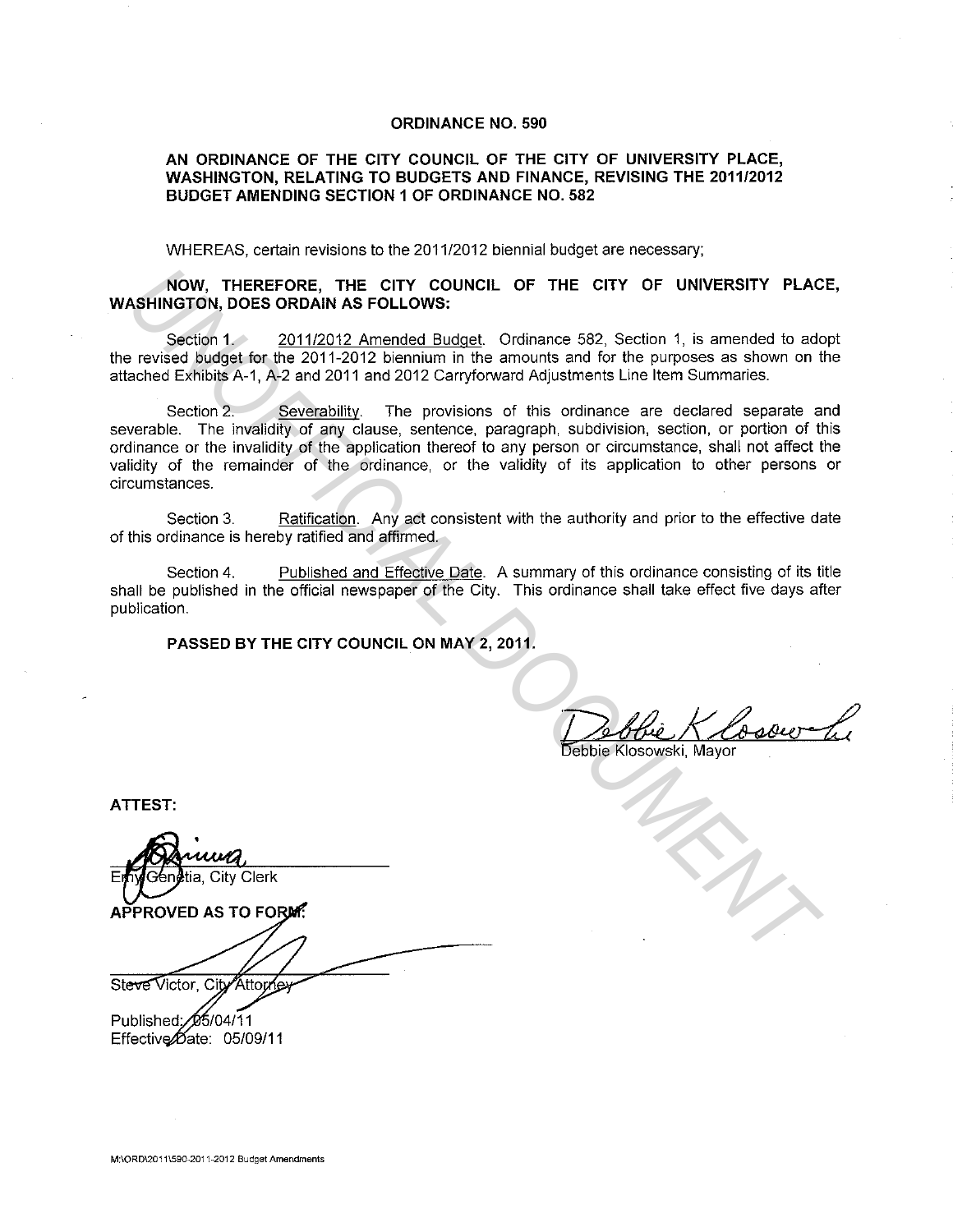#### **EXHIBIT A-1 CITY OF UNIVERSITY PLACE 2011 Amended Budget**

| 2011 Amended Budget     |                                                         |                   |                |  |                        |     |                          |  |                               |  |                     |  |                |               |                |
|-------------------------|---------------------------------------------------------|-------------------|----------------|--|------------------------|-----|--------------------------|--|-------------------------------|--|---------------------|--|----------------|---------------|----------------|
|                         |                                                         |                   |                |  | <b>REVENUES</b>        |     |                          |  |                               |  | <b>EXPENDITURES</b> |  |                |               |                |
|                         |                                                         |                   |                |  | & OTHER                |     |                          |  |                               |  | & OTHER             |  |                |               | <b>ENDING</b>  |
|                         |                                                         |                   |                |  | <b>SOURCES</b>         |     |                          |  |                               |  | <b>USES</b>         |  |                |               | <b>BALANCE</b> |
|                         | <b>FUND</b>                                             |                   | <b>Adopted</b> |  | Adjust                 |     | <b>Revised</b>           |  | <b>Adopted</b>                |  | Adjust              |  | <b>Revised</b> |               | <b>Balance</b> |
| Operating               |                                                         |                   |                |  |                        |     |                          |  |                               |  |                     |  |                |               |                |
| General                 |                                                         |                   |                |  |                        |     |                          |  |                               |  |                     |  |                |               |                |
| 001                     | General                                                 |                   | 13,620,322 \$  |  | 477,816 \$             |     | 14,098,138               |  | \$<br>13,203,352 \$           |  | 486,233 \$          |  | 13,689,585     | $\mathbb{S}$  | 408,553        |
|                         | <b>Special Revenue</b>                                  |                   |                |  |                        |     |                          |  |                               |  |                     |  |                |               |                |
| 101                     | Street                                                  | \$                | 925,928        |  | 21,220                 |     | 947,148                  |  | 925,928                       |  | 21,220              |  | 947,148        |               |                |
| 102                     | Arterial Street                                         | \$                | 252,423        |  | (5, 455)               |     | 246,968                  |  | 225,100                       |  |                     |  | 225,100        |               | 21,868         |
| 103                     | Real Estate Excise Tax                                  | <sup>\$</sup>     | 459,423        |  | 1,064                  |     | 460,487                  |  | 329,373                       |  |                     |  | 329,373        |               | 131,114        |
| 104                     | Parks and Recreation                                    | \$                | 1,023,931      |  | (8,011)                |     | 1,015,920                |  | 1,003,265                     |  | 12,655              |  | 1,015,920      |               |                |
| 105                     | <b>Traffic Impact Fees</b>                              | \$                | 325,823        |  | 16,891                 |     | 342,714                  |  | $\sim$                        |  | $\overline{a}$      |  | $\overline{a}$ |               | 342,714        |
| 106                     | <b>Transportation Benefit District</b>                  | \$                |                |  | ۵                      |     | $\overline{\phantom{a}}$ |  | ÷,                            |  |                     |  |                |               |                |
| 107                     | <b>Development Services</b>                             | \$                | 1,088,553      |  | 195,850                |     | 1,284,403                |  | 1,012,913                     |  | 31,702              |  | 1,044,615      |               | 239,788        |
| 108                     | <b>LRF</b>                                              | $\mathcal{S}$     | 5,383,000      |  | 450,000                |     | 5,833,000                |  | 548,000                       |  | 450,000             |  | 998,000        |               | 4,835,000      |
| 120                     | Path & Trails                                           | \$                | 6,737          |  | 162                    |     | 6,899                    |  | 3,500                         |  | (150)               |  | 3,350          |               | 3,549          |
| 140                     | Surface Water Mgmt                                      | \$                | 2,980,964      |  | 462,237                |     | 3,443,201                |  | 2,286,983                     |  | 674,209             |  | 2,961,192      |               | 482,009        |
| 188                     | <b>Strategic Reserve</b>                                | \$                | 824,934        |  | 230                    |     | 825,164                  |  |                               |  |                     |  |                |               | 825,164        |
|                         | <b>Sub-total Special Revenue</b>                        |                   | 13,271,716     |  | 1,134,188              |     | 14,405,904               |  | 6,335,062                     |  | 1,189,636           |  | 7,524,698      |               | 6,881,206      |
| <b>Debt Service</b>     |                                                         |                   |                |  |                        |     |                          |  |                               |  |                     |  |                |               |                |
| 201                     | Debt Service                                            | \$                | 5,067,278      |  | (400)                  |     | 5,066,878                |  | 5,066,878                     |  |                     |  | 5,066,878      |               |                |
|                         | <b>Sub-total Debt Service Funds</b>                     | \$                | 5,067,278 \$   |  | $(400)$ \$             |     | 5,066,878                |  | 5,066,878                     |  |                     |  | 5,066,878      |               |                |
|                         | <b>Total Operating</b>                                  | $\mathbf{\$}$     | 31,959,316 \$  |  | 1,611,604              | -\$ | 33,570,920               |  | $\mathbf{s}$<br>24,605,292 \$ |  | 1,675,869 \$        |  | 26,281,161     | $\mathbf{s}$  | 7,289,759      |
|                         |                                                         |                   |                |  |                        |     |                          |  |                               |  |                     |  |                |               |                |
|                         | <b>Capital Improvement</b>                              |                   |                |  |                        |     |                          |  |                               |  |                     |  |                |               |                |
| 301                     | Parks CIP                                               | \$                | 28,500         |  | 116,193                |     | 144,693                  |  | 28,500                        |  | 116,193             |  | 144,693        |               |                |
| 302                     | Public Works CIP                                        | \$<br>$\mathbf S$ | 5,279,035      |  | 4,658,329              |     | 9,937,364                |  | 5,146,243                     |  | 4,781,795           |  | 9,928,038      |               | 9,326          |
| 303                     | <b>Municipal Facilities CIP</b><br><b>Sub-total CIP</b> | \$                | 30             |  | 12,307<br>4,786,829 \$ |     | 12,337<br>10,094,394     |  | 5,174,743                     |  | 12,337<br>4,910,325 |  | 12,337         |               | 9,326          |
|                         |                                                         |                   | 5,307,565 \$   |  |                        |     |                          |  |                               |  |                     |  | 10,085,068     |               |                |
| <b>Internal Service</b> |                                                         |                   |                |  |                        |     |                          |  |                               |  |                     |  |                |               |                |
| 501                     | Fleet & Equipment                                       | \$                | 103,808        |  | 12,244                 |     | 116,052                  |  | 102,125                       |  |                     |  | 102,125        |               | 13,927         |
| 502                     | Information Technology & Services                       | \$                | 712,745        |  | 23,057                 |     | 735,802                  |  | 558,695                       |  | 13,000              |  | 571,695        |               | 164,107        |
| 506                     | <b>Risk Management</b>                                  | \$                | 286,000        |  | 68,123                 |     | 354,123                  |  | 286,000                       |  | 68,123              |  | 354,123        |               |                |
|                         | <b>Sub-total Internal Service</b>                       | \$                | $1,102,553$ \$ |  | 103,424 \$             |     | 1,205,977                |  | 946,820                       |  | 81,123              |  | 1,027,943      |               | 178,034        |
|                         | <b>Non-Annually Budgeted</b>                            |                   |                |  |                        |     |                          |  |                               |  |                     |  |                |               |                |
| 150                     | Donations and Gifts to University Place                 | \$                | 26,214         |  | 71,374                 |     | 97,588                   |  | 26,214                        |  | 71,374              |  | 97,588         |               |                |
|                         | <b>Sub-total Non-Annually Budgeted</b>                  | \$                | $26,214$ \$    |  | 71,374 \$              |     | 97,588                   |  | 26,214                        |  | 71,374              |  | 97,588         |               |                |
|                         | <b>Total Budget</b>                                     | $\mathbf{\$}$     | 38,395,648 \$  |  | 6,573,231              | -\$ | 44,968,879               |  | $\mathbf{s}$<br>30,753,069    |  | 6,738,691           |  | 37,491,760     | $\mathbf{\$}$ | 7,477,119      |
|                         |                                                         |                   |                |  |                        |     |                          |  |                               |  |                     |  |                |               |                |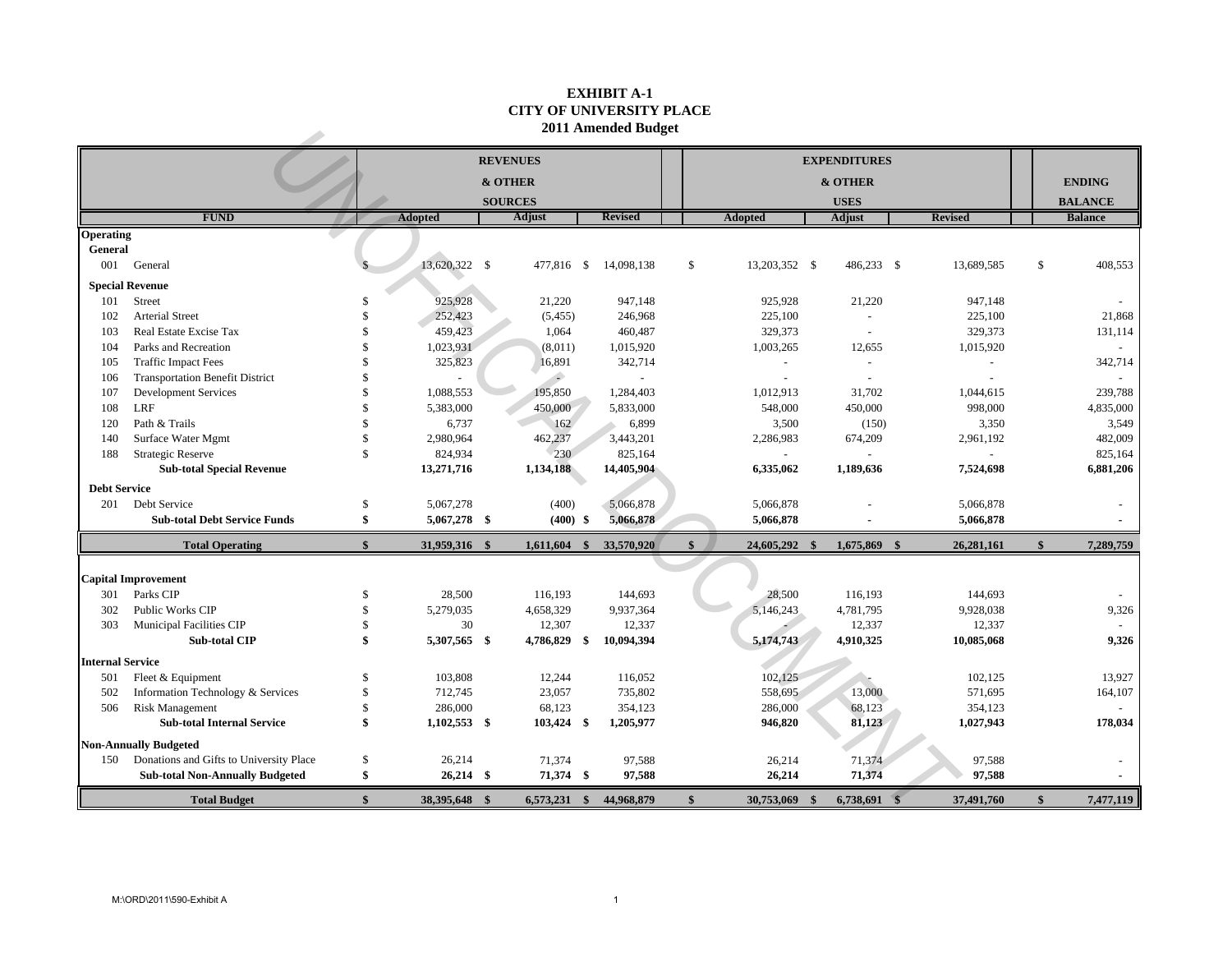### **EXHIBIT A-2 CITY OF UNIVERSITY PLACE 2012 Amended Budget**

|                         |                                         |  |                                |    |                          |                |                                |  |               | 2012 Amended Budget |              |                |  |  |  |  |  |  |  |  |  |  |
|-------------------------|-----------------------------------------|--|--------------------------------|----|--------------------------|----------------|--------------------------------|--|---------------|---------------------|--------------|----------------|--|--|--|--|--|--|--|--|--|--|
|                         | <b>REVENUES</b><br>& OTHER              |  |                                |    |                          |                | <b>EXPENDITURES</b><br>& OTHER |  |               |                     |              | <b>ENDING</b>  |  |  |  |  |  |  |  |  |  |  |
|                         |                                         |  |                                |    | <b>SOURCES</b>           |                |                                |  | <b>USES</b>   |                     |              | <b>BALANCE</b> |  |  |  |  |  |  |  |  |  |  |
|                         | <b>FUND</b>                             |  | Adopted                        |    | Adjust                   | <b>Revised</b> | Adopted                        |  | Adjust        | <b>Revised</b>      |              | <b>Balance</b> |  |  |  |  |  |  |  |  |  |  |
| <b>Operating</b>        |                                         |  |                                |    |                          |                |                                |  |               |                     |              |                |  |  |  |  |  |  |  |  |  |  |
| General                 |                                         |  |                                |    |                          |                |                                |  |               |                     |              |                |  |  |  |  |  |  |  |  |  |  |
| 001                     | General                                 |  | 13,494,789 \$                  |    | $(8,417)$ \$             | 13,486,372     | $\mathbb{S}$<br>12,634,809 \$  |  | $(57,500)$ \$ | 12,577,309          | \$           | 909,063        |  |  |  |  |  |  |  |  |  |  |
|                         | <b>Special Revenue</b>                  |  |                                |    |                          |                |                                |  |               |                     |              |                |  |  |  |  |  |  |  |  |  |  |
| 101                     | <b>Street</b>                           |  | 938,663<br>-\$                 |    | $\overline{\phantom{a}}$ | 938,663        | 938,663                        |  |               | 938,663             |              |                |  |  |  |  |  |  |  |  |  |  |
| 102                     | Arterial Street                         |  | 254,423<br>\$                  |    | (5,455)                  | 248,968        | 227,100                        |  |               | 227,100             |              | 21,868         |  |  |  |  |  |  |  |  |  |  |
| 103                     | Real Estate Excise Tax                  |  | 620,050<br><sup>\$</sup>       |    | 1,064                    | 621,114        | 340,972                        |  |               | 340,972             |              | 280,142        |  |  |  |  |  |  |  |  |  |  |
| 104                     | Parks and Recreation                    |  | \$<br>1,027,046                |    | (7, 566)                 | 1,019,480      | 1,019,480                      |  |               | 1,019,480           |              |                |  |  |  |  |  |  |  |  |  |  |
| 105                     | <b>Traffic Impact Fees</b>              |  | \$<br>441,993                  |    | 16,891                   | 458,884        | $\overline{a}$                 |  |               | $\sim$              |              | 458,884        |  |  |  |  |  |  |  |  |  |  |
| 106                     | <b>Transportation Benefit District</b>  |  | \$                             |    | ۰                        | $\sim$         |                                |  |               |                     |              |                |  |  |  |  |  |  |  |  |  |  |
| 107                     | <b>Development Services</b>             |  | \$<br>1,615,397                |    | 164,148                  | 1,779,545      | 1,010,593                      |  |               | 1,010,593           |              | 768,952        |  |  |  |  |  |  |  |  |  |  |
| 108                     | LRF                                     |  | \$<br>5,335,000                |    |                          | 5,335,000      | 500,000                        |  |               | 500,000             |              | 4,835,000      |  |  |  |  |  |  |  |  |  |  |
| 120                     | Path & Trails                           |  | \$<br>6,747                    |    | 312                      | 7,059          | 3,500                          |  |               | 3,500               |              | 3,559          |  |  |  |  |  |  |  |  |  |  |
| 140                     | Surface Water Mgmt                      |  | $\mathcal{S}$<br>4,170,847     |    | (211, 972)               | 3,958,875      | 1,821,354                      |  |               | 1,821,354           |              | 2,137,521      |  |  |  |  |  |  |  |  |  |  |
| 188                     | <b>Strategic Reserve</b>                |  | $\mathcal{S}$<br>824,934       |    | 230                      | 825,164        |                                |  |               |                     |              | 825,164        |  |  |  |  |  |  |  |  |  |  |
|                         | <b>Sub-total Special Revenue</b>        |  | 15,235,100                     |    | (42,348)                 | 15, 192, 752   | 5,861,662                      |  |               | 5,861,662           |              | 9,331,090      |  |  |  |  |  |  |  |  |  |  |
| <b>Debt Service</b>     |                                         |  |                                |    |                          |                |                                |  |               |                     |              |                |  |  |  |  |  |  |  |  |  |  |
| 201                     | Debt Service                            |  | \$<br>4.011.077                |    | (400)                    | 4,010,677      | 4,010,677                      |  |               | 4,010,677           |              |                |  |  |  |  |  |  |  |  |  |  |
|                         | <b>Sub-total Debt Service Funds</b>     |  | \$<br>4,011,077 \$             |    | $(400)$ \$               | 4,010,677      | 4,010,677                      |  |               | 4,010,677           |              |                |  |  |  |  |  |  |  |  |  |  |
|                         |                                         |  |                                |    |                          |                |                                |  |               |                     |              |                |  |  |  |  |  |  |  |  |  |  |
|                         | <b>Total Operating</b>                  |  | 32,740,966 \$<br>$\mathbf{\$}$ |    | $(51,165)$ \$            | 32,689,801     | 22,507,148 \$<br>\$            |  | $(57,500)$ \$ | 22,449,648          | \$           | 10,240,153     |  |  |  |  |  |  |  |  |  |  |
|                         | <b>Capital Improvement</b>              |  |                                |    |                          |                |                                |  |               |                     |              |                |  |  |  |  |  |  |  |  |  |  |
| 301                     | Parks CIP                               |  | $\mathbb{S}$<br>28,500         |    |                          | 28,500         | 28,500                         |  |               | 28,500              |              |                |  |  |  |  |  |  |  |  |  |  |
| 302                     | Public Works CIP                        |  | $\mathbb{S}$<br>3,532,249      |    | (88, 511)                | 3,443,738      | 3,223,824                      |  |               | 3,223,824           |              | 219,914        |  |  |  |  |  |  |  |  |  |  |
| 303                     | Municipal Facilities CIP                |  | \$<br>30                       |    | (30)                     |                |                                |  |               |                     |              |                |  |  |  |  |  |  |  |  |  |  |
|                         | <b>Sub-total CIP</b>                    |  | \$<br>3,560,779 \$             |    | $(88,541)$ \$            | 3,472,238      | 3,252,324                      |  |               | 3,252,324           |              | 219,914        |  |  |  |  |  |  |  |  |  |  |
| <b>Internal Service</b> |                                         |  |                                |    |                          |                |                                |  |               |                     |              |                |  |  |  |  |  |  |  |  |  |  |
| 501                     | Fleet & Equipment                       |  | 105,018<br>\$                  |    | 12,244                   | 117,262        | 102,611                        |  |               | 102,611             |              | 14,651         |  |  |  |  |  |  |  |  |  |  |
| 502                     | Information Technology & Services       |  | \$<br>665,847                  |    | 10,057                   | 675,904        | 511,197                        |  |               | 511,197             |              | 164,707        |  |  |  |  |  |  |  |  |  |  |
| 506                     | <b>Risk Management</b>                  |  | $\mathbb{S}$<br>249,910        |    | $\sim$                   | 249,910        | 249,910                        |  |               | 249,910             |              | $\mathbf{r}$   |  |  |  |  |  |  |  |  |  |  |
|                         | <b>Sub-total Internal Service</b>       |  | \$<br>$1,020,775$ \$           |    | $22,301$ \$              | 1,043,076      | 863,718                        |  |               | 863,718             |              | 179,358        |  |  |  |  |  |  |  |  |  |  |
| 150                     | Donations and Gifts to University Place |  | $\mathcal{S}$                  |    |                          |                |                                |  |               |                     |              |                |  |  |  |  |  |  |  |  |  |  |
|                         | <b>Sub-total Non-Annually Budgeted</b>  |  | \$                             | \$ | \$                       |                |                                |  |               |                     |              |                |  |  |  |  |  |  |  |  |  |  |
|                         | <b>Total Budget</b>                     |  | 37,322,520 \$<br>$\mathbf{\$}$ |    | $(117, 405)$ \$          | 37,205,115     | $26,623,190$ \$<br>\$          |  | $(57,500)$ \$ | 26,565,690          | $\mathbf{s}$ | 10,639,425     |  |  |  |  |  |  |  |  |  |  |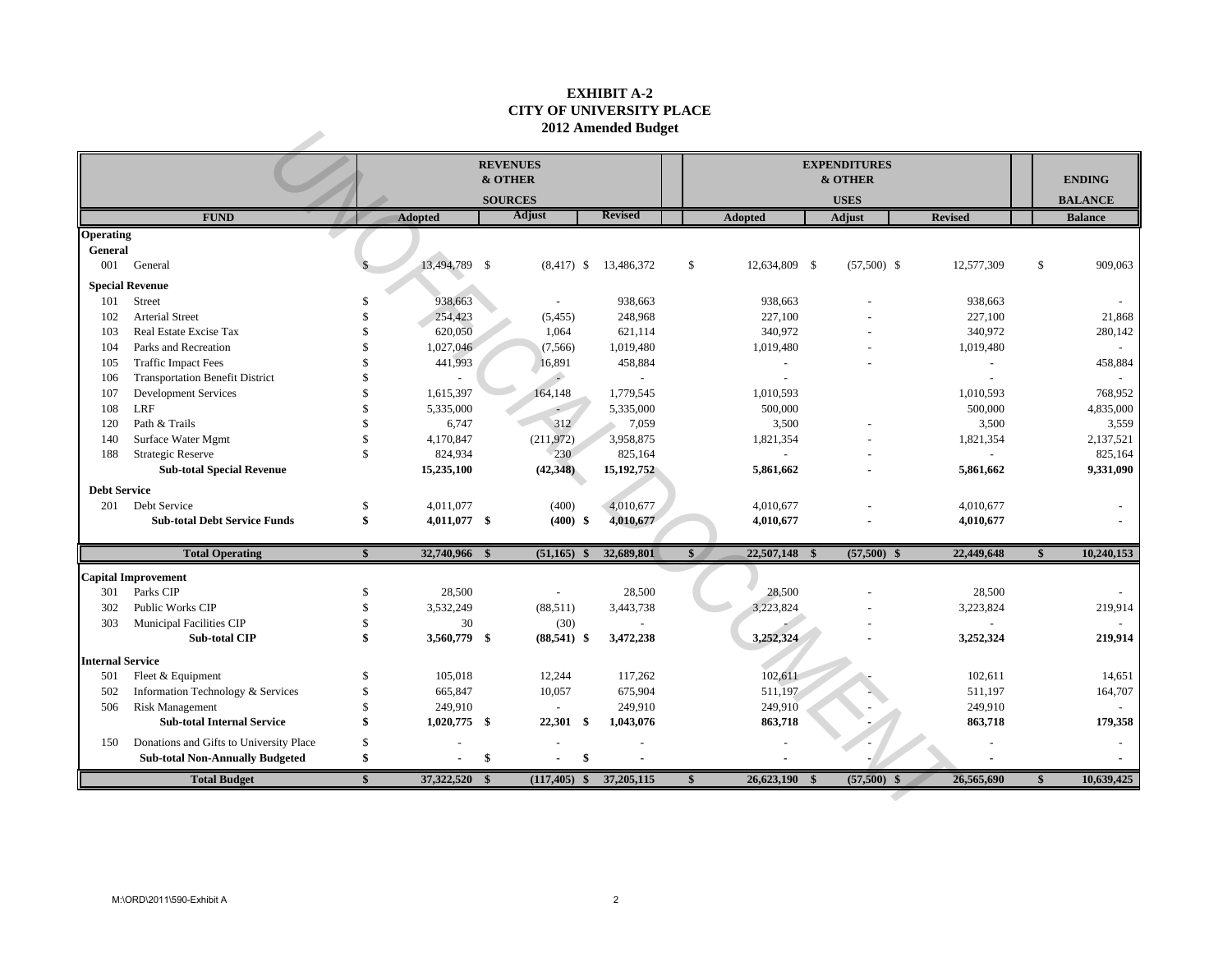| Expenditures & Other Uses - 2011                                                                                                                                                                                                                                                                                                                                                                                                                          |                                                                                                                                                                                                                                                |                                                                                                             | Revenues & Other Sources - 2011                                                                                             |                                                                                      |                                  |                      |                              |
|-----------------------------------------------------------------------------------------------------------------------------------------------------------------------------------------------------------------------------------------------------------------------------------------------------------------------------------------------------------------------------------------------------------------------------------------------------------|------------------------------------------------------------------------------------------------------------------------------------------------------------------------------------------------------------------------------------------------|-------------------------------------------------------------------------------------------------------------|-----------------------------------------------------------------------------------------------------------------------------|--------------------------------------------------------------------------------------|----------------------------------|----------------------|------------------------------|
| <b>Description</b>                                                                                                                                                                                                                                                                                                                                                                                                                                        | <b>Account</b><br><b>Number</b>                                                                                                                                                                                                                | <b>Amount</b>                                                                                               | <b>Description</b>                                                                                                          | <b>Account</b><br><b>Number</b>                                                      | Amount                           | Actual<br><b>BFB</b> | <b>Adopted</b><br><b>BFB</b> |
| <b>OPERATING FUNDS</b>                                                                                                                                                                                                                                                                                                                                                                                                                                    |                                                                                                                                                                                                                                                |                                                                                                             |                                                                                                                             |                                                                                      |                                  |                      |                              |
| <b>General Fund (001)</b>                                                                                                                                                                                                                                                                                                                                                                                                                                 |                                                                                                                                                                                                                                                |                                                                                                             |                                                                                                                             |                                                                                      |                                  |                      |                              |
| HR/Focus Group/Trailblazer Grant<br>City Clerk/Code Publishing CF<br>Court/Increase for defendant Transport<br>UPTV/Capital/Restricted Dollars<br>City Atty/Ogden, Murphy Wallace<br>City Atty/PCS Structural                                                                                                                                                                                                                                             | 001-033-516-10-410<br>001-035-514-30-410<br>001-036-512-50-512<br>001-037-513-11-642<br>001-041-515-10-410<br>001-041-515-10-410                                                                                                               | 400<br>6,525<br>2,500<br>129,981<br>754<br>14,085                                                           | <b>Beginning Fund Balance</b><br><b>Trailblazer Grant</b><br><b>Sustainablility Grant</b>                                   | 001-000-308-10-000<br>001-000-367-11-005                                             | 541,285<br>5,400<br>(83, 819)    | 587,584              | 46,299                       |
| City Atty/Apex Engineering<br>Police/JAG Grant Orchard Corridor<br>Police/WTSC Target Zero 2011<br>Police/WTSC x52 DUI 2011<br>Police/WTSC xs2 Speeding 2011<br>Police/Reduce LESA amount (per updated contract)<br>Contingency Appropriation/BP Flower Pot Irrigation<br>Contingency Appropriation/Curran House Maint. Costs<br>Contingency Appropriation/Snow & Ice<br>Interfund Transfer/GF to IT for Capital<br>GF Transfer to Parks CIP/Curran House | 001-041-515-10-410<br>001-091-521-22-518<br>001-091-521-22-518<br>001-091-521-22-518<br>001-091-521-22-518<br>001-091-521-22-518<br>001-970-508-10-050<br>001-970-508-10-050<br>001-970-508-10-050<br>001-990-519-90-561<br>001-990-597-79-552 | 15,916<br>1,693<br>9,137<br>2,140<br>1,525<br>(60,000)<br>(7,020)<br>(3,000)<br>(14,200)<br>13,000<br>3,000 | <b>JAG Grant/Orchard Corridor</b><br>WTSC Target Zero 2011<br>WTSC x52 DUI 2011<br>WTSC xs2 Speeding 2011                   | 001-000-331-16-009<br>001-000-333-20-611<br>001-000-333-20-621<br>001-000-333-20-631 | 1,693<br>9,592<br>2,140<br>1,525 |                      |                              |
| GF Transfer to Street Fund/PW Maint Snow & Ice<br>GF Transfer to Street Fund/BP Flower Pot Irrigation<br>GF Transfer to PW CIP TC<br><b>GF Transfer to Risk</b><br><b>Total General Fund Adjustment</b>                                                                                                                                                                                                                                                   | 001-990-597-40-552<br>001-990-597-40-552<br>001-990-597-42-552<br>001-990-597-83-552                                                                                                                                                           | 14,200<br>7,020<br>350,000<br>(1, 423)<br>486,233                                                           | <b>Total General Fund Adjustment</b>                                                                                        |                                                                                      | 477,816<br>\$                    |                      |                              |
| <b>Street Fund (101)</b>                                                                                                                                                                                                                                                                                                                                                                                                                                  |                                                                                                                                                                                                                                                |                                                                                                             |                                                                                                                             |                                                                                      |                                  |                      |                              |
| <b>Bridgeport Flower Pots Irrigation</b><br>Snow and Ice Control                                                                                                                                                                                                                                                                                                                                                                                          | 101-073-542-30-313<br>101-073-542-66-319                                                                                                                                                                                                       | 7,020<br>14,200                                                                                             | <b>Beginning Fund Balance</b><br>GF Transfer/Contingency Approp/BP Flower Pots<br>GF Transfer/Contingency Approp/Snow & Ice | 101-000-308-10-000                                                                   | 7,020<br>14,200                  |                      |                              |
| <b>Total Street Fund Adjustment</b>                                                                                                                                                                                                                                                                                                                                                                                                                       |                                                                                                                                                                                                                                                | 21,220                                                                                                      | <b>Total Street Fund Adjustment</b>                                                                                         |                                                                                      | 21,220                           |                      |                              |
| <b>Arterial Street Fund (102)</b>                                                                                                                                                                                                                                                                                                                                                                                                                         |                                                                                                                                                                                                                                                |                                                                                                             |                                                                                                                             |                                                                                      |                                  |                      |                              |
|                                                                                                                                                                                                                                                                                                                                                                                                                                                           |                                                                                                                                                                                                                                                |                                                                                                             | <b>Beginning Fund Balance</b>                                                                                               | 102-000-308-10-000                                                                   | (5, 455)                         | 21,868               | 27,323                       |
| <b>Total Arterial Street Fund Adjustment</b>                                                                                                                                                                                                                                                                                                                                                                                                              |                                                                                                                                                                                                                                                |                                                                                                             | <b>Total Arterial Street Fund Adjustment</b>                                                                                |                                                                                      | (5, 455)<br>\$                   |                      |                              |
| <b>Real Estate Excise Tax Fund (103)</b>                                                                                                                                                                                                                                                                                                                                                                                                                  |                                                                                                                                                                                                                                                |                                                                                                             |                                                                                                                             |                                                                                      |                                  |                      |                              |
|                                                                                                                                                                                                                                                                                                                                                                                                                                                           |                                                                                                                                                                                                                                                |                                                                                                             | <b>Beginning Fund Balance</b>                                                                                               | 103-000-308-10-000                                                                   | 1,064                            | 10,487               | 9,423                        |
| <b>Total Real Estate Excise Tax Fund Adjustment</b>                                                                                                                                                                                                                                                                                                                                                                                                       |                                                                                                                                                                                                                                                |                                                                                                             | <b>Total Real Estate Excise Tax Fund Adjustment</b>                                                                         |                                                                                      | 1,064                            |                      |                              |
| <b>Parks and Recreation Fund (104)</b>                                                                                                                                                                                                                                                                                                                                                                                                                    |                                                                                                                                                                                                                                                |                                                                                                             |                                                                                                                             |                                                                                      |                                  |                      |                              |
| <b>CDBG Sr Center Grant</b>                                                                                                                                                                                                                                                                                                                                                                                                                               |                                                                                                                                                                                                                                                | 12.655                                                                                                      | Beginning Fund Balance<br>Donations<br><b>CDBG Sr Center Grant</b>                                                          | 104-000-308-10-000<br>104-000-367-11-000<br>104-000-333-00-000                       | (25, 017)<br>4,351<br>12.655     | 6,083                | 31,100                       |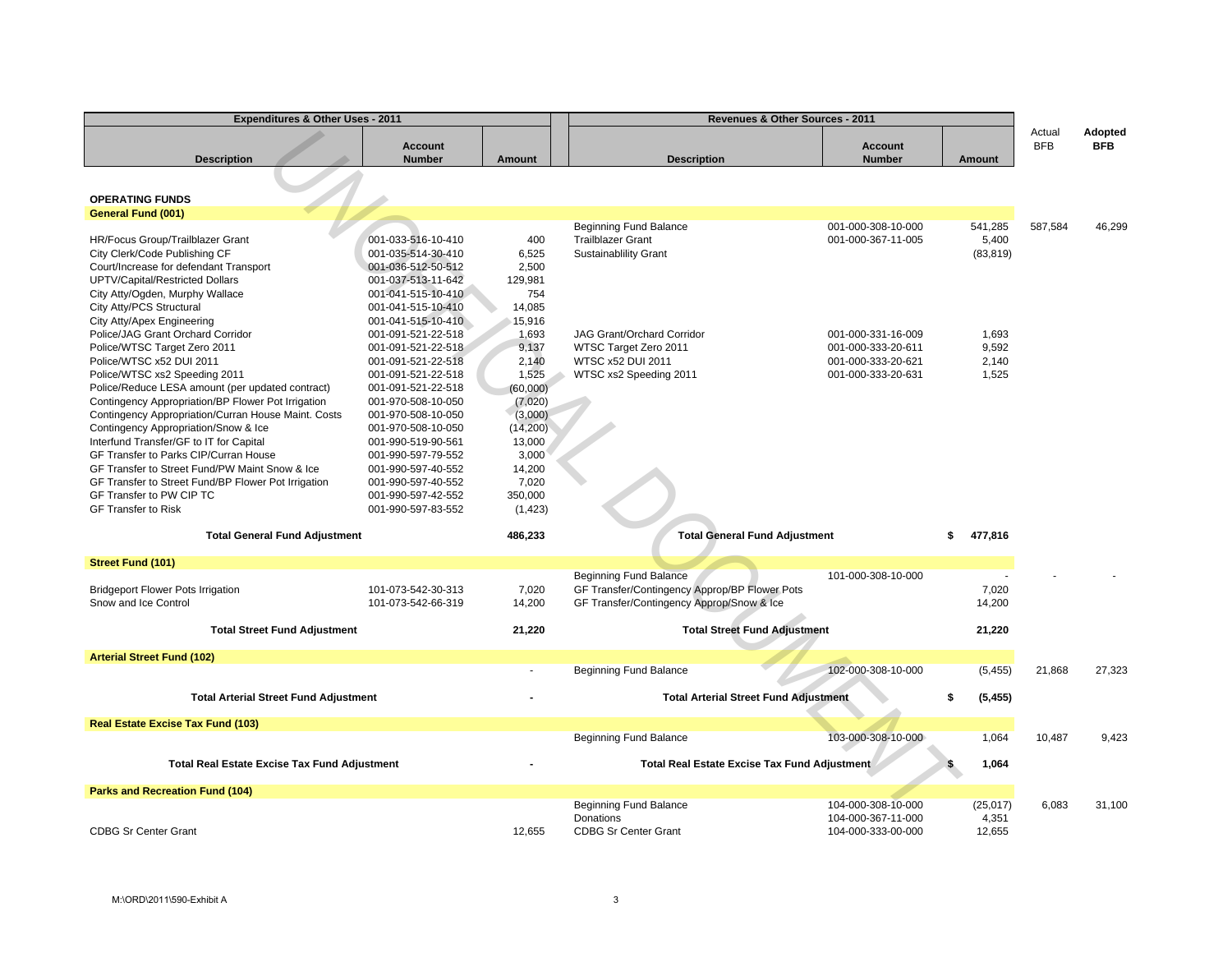| <b>Total Parks and Recreation Fund Adjustment</b>                                      |                                          | 12,655             | <b>Total Parks and Recreation Fund Adjustment</b>              | \$                 | (8,011) |             |         |           |
|----------------------------------------------------------------------------------------|------------------------------------------|--------------------|----------------------------------------------------------------|--------------------|---------|-------------|---------|-----------|
| <b>Traffic Impact Fees (105)</b>                                                       |                                          |                    |                                                                |                    |         |             |         |           |
|                                                                                        |                                          |                    | Beginning Fund Balance                                         | 105-000-308-10-000 |         | 16,891      | 231,544 | 214,653   |
| <b>Total TIF Fund Adjustment</b>                                                       |                                          |                    | <b>Total TIF Fund Adjustment</b>                               |                    | \$.     | 16,891      |         |           |
| <b>LRF (108)</b>                                                                       |                                          |                    |                                                                |                    |         |             |         |           |
|                                                                                        |                                          | $\sim$             | Beginning Fund Balance                                         | 105-000-308-10-000 |         | (4,883,000) |         | 4,883,000 |
| Transfer to PW CIP TC/Various projects                                                 | 108-000-597-42-552                       | 450,000            |                                                                |                    |         | 5,333,000   |         |           |
| <b>Total LRF Fund Adjustment</b>                                                       |                                          | 450,000            | <b>Total LRF Fund Adjustment</b>                               |                    | \$      | 450,000     |         |           |
| <b>Planning and Development Services Fund (107)</b>                                    |                                          |                    |                                                                |                    |         |             |         |           |
| DS/Renaissance - Complete Improvements<br>Dev Svcs/Renaissance - landscape maintenance | 107-053-559-60-630<br>107-053-559-60-630 | 9,247<br>1,850     | <b>Beginning Fund Balance</b>                                  | 107-000-308-10-000 |         | 187,309     | 187,309 |           |
| Dev Svcs/Renaissance - bus shelter                                                     | 107-053-559-60-630                       | 6,500              |                                                                |                    |         |             |         |           |
| <b>DS/Tree Account</b>                                                                 | 107-053-559-60-313                       | 2,364              |                                                                |                    |         |             |         |           |
| <b>DS/Legal Notices</b>                                                                | 107-053-559-60-442                       | 1,000              |                                                                |                    |         |             |         |           |
| DS/Operating Supplies/Comp Plan Printing                                               | 107-053-559-60-312                       | 1,300              |                                                                |                    |         |             |         |           |
| DS/Books, Maps/I-Codes & Wa Energy Code<br>DS/Prof Services/Esa Adolfson               | 107-053-559-60-311<br>107-053-559-60-410 | 900                | <b>Shoreline Grant</b>                                         | 107-000-334-03-001 |         | 8,541       |         |           |
|                                                                                        |                                          | 8,541              |                                                                |                    |         |             |         |           |
| <b>Total Planning and Development Services Fund Adjustment</b>                         |                                          | 31,702             | <b>Total Planning and Development Services Fund Adjustment</b> |                    |         | 195,850     |         |           |
| Path & Trails Reserve Fund (120)                                                       |                                          |                    |                                                                |                    |         |             |         |           |
| Interfund Transfer/Reduce transfer to Parks CIP                                        | 120-000-597-79-552                       | $\sim$<br>(150)    | <b>Beginning Fund Balance</b>                                  | 120-000-308-10-000 |         | 162         | 3,389   | 3,227     |
|                                                                                        |                                          |                    |                                                                |                    |         |             |         |           |
| Total Path & Trails Reserve Fund Adjustment                                            |                                          | (150)              | Total Path & Trails Reserve Fund Adjustment                    |                    | \$      | 162         |         |           |
| <b>Surface Water Management Fund (140)</b>                                             |                                          |                    |                                                                |                    |         |             |         |           |
|                                                                                        |                                          |                    | Beginning Fund Balance                                         | 140-000-308-10-000 |         | 316,288     | 386,052 | 69,764    |
| NPDES Grant - 2011<br>Prior Year's NPDES - CF                                          | 140-081-542-41-480<br>140-082-542-45-480 | 145,949<br>151,720 | NPDES Grant - 2011                                             | 140-000-334-03-001 |         | 145,949     |         |           |
| Transfer to PW CIP                                                                     | 140-089-597-42-552                       | 280,298            |                                                                |                    |         |             |         |           |
| Transfer to PW CIP TC 302-175                                                          | 140-089-597-42-552                       | 5,000              |                                                                |                    |         |             |         |           |
| Transfer to PW CIP TC 302-163                                                          | 140-089-597-42-552                       | 91,242             |                                                                |                    |         |             |         |           |
| <b>Total SWM Fund Adjustment</b>                                                       |                                          | 674,209            | <b>Total SWM Fund Adjustment</b>                               |                    | \$      | 462,237     |         |           |
| <b>Strategic Reserve Fund (188)</b>                                                    |                                          |                    |                                                                |                    |         |             |         |           |
|                                                                                        |                                          |                    | <b>Beginning Fund Balance</b>                                  | 188-000-308-10-000 |         | 230         | 823,154 | 822,924   |
|                                                                                        |                                          |                    |                                                                |                    |         |             |         |           |
| <b>Total Strategic Reserve Fund Adjustment</b>                                         |                                          |                    | <b>Total Strategic Reserve Fund Adjustment</b>                 |                    | \$      | 230         |         |           |
| <b>Debt Service Fund (201)</b>                                                         |                                          |                    |                                                                |                    |         |             |         |           |
|                                                                                        |                                          |                    | <b>Beginning Fund Balance</b>                                  | 201-000-308-10-000 |         | (400)       |         | 400       |
| <b>Total Debt Service Fund Adjustment</b>                                              |                                          |                    | <b>Total Debt Service Fund Adjustment</b>                      |                    |         | (400)       |         |           |
| <b>TOTAL OPERATING FUNDS</b>                                                           |                                          | \$1,675,869        | <b>TOTAL OPERATING FUNDS</b>                                   |                    |         | \$1,611,604 |         |           |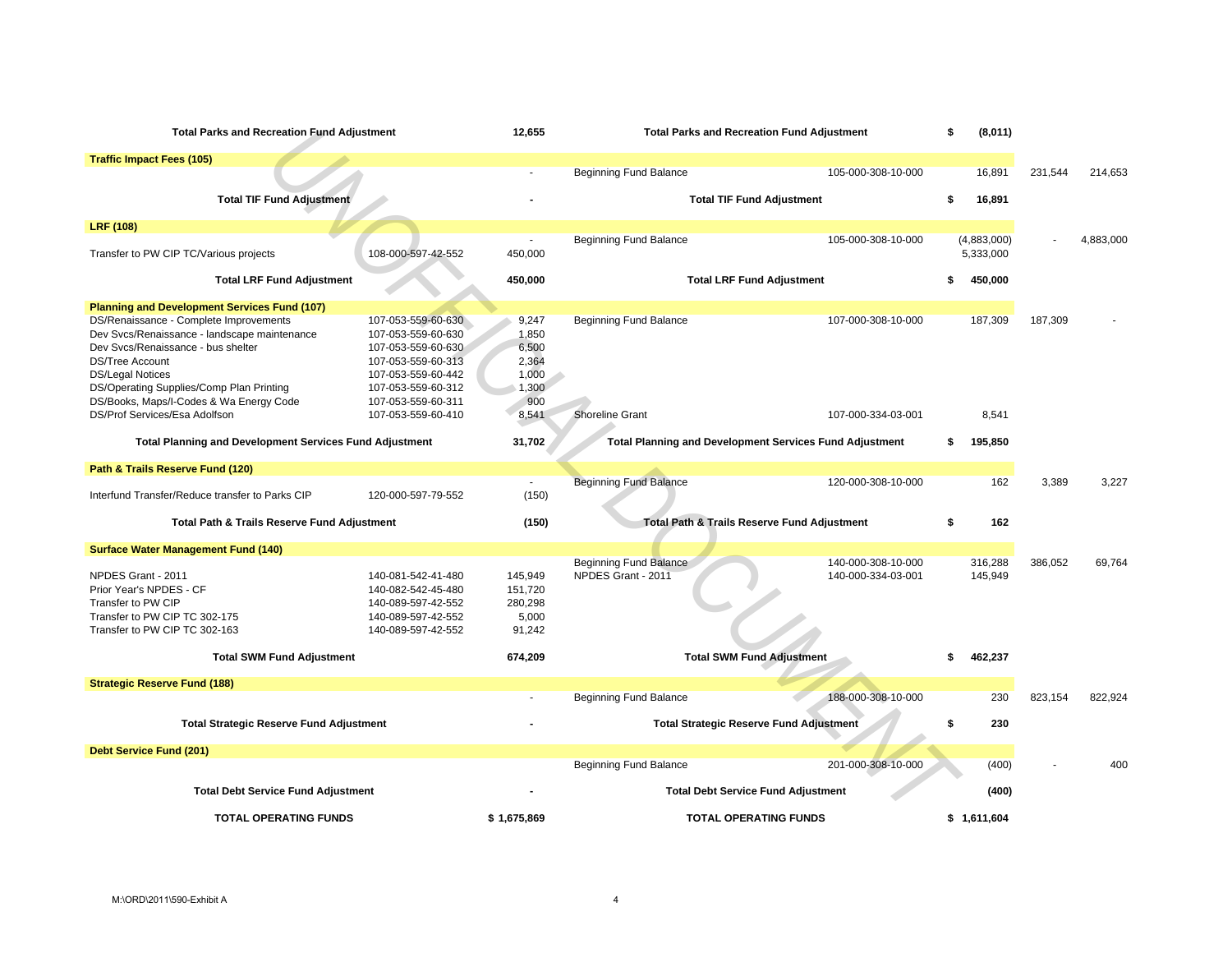| <b>CAPITAL IMPROVEMENT PROJECT (CIP) FUNDS</b><br>Parks CIP Fund (301)                                                                                                                                                                                                                                                                                                                                                                                                  |                                                                                                                                                                                                                                                                                                                                                                                                                                     |                                                                                                                                                                                      |                                                                                                                                                                                                                                                                                                                          |                                                                                                                                                                                                    |                                                                                                        |           |        |
|-------------------------------------------------------------------------------------------------------------------------------------------------------------------------------------------------------------------------------------------------------------------------------------------------------------------------------------------------------------------------------------------------------------------------------------------------------------------------|-------------------------------------------------------------------------------------------------------------------------------------------------------------------------------------------------------------------------------------------------------------------------------------------------------------------------------------------------------------------------------------------------------------------------------------|--------------------------------------------------------------------------------------------------------------------------------------------------------------------------------------|--------------------------------------------------------------------------------------------------------------------------------------------------------------------------------------------------------------------------------------------------------------------------------------------------------------------------|----------------------------------------------------------------------------------------------------------------------------------------------------------------------------------------------------|--------------------------------------------------------------------------------------------------------|-----------|--------|
| Park Property Acquisition<br><b>Curran House Maint Costs</b><br>Curran Roof<br>Parks CIP Contingency                                                                                                                                                                                                                                                                                                                                                                    | 301-101-594-76-610<br>301-125-594-76-470<br>301-125-594-76-630<br>301-000-508-10-051                                                                                                                                                                                                                                                                                                                                                | 65,000<br>3,000<br>27,072<br>21.121                                                                                                                                                  | <b>Beginning Fund Balance</b><br>Reduce Interfund Transfer from Path & Trails<br>GF Transfer/Contingency Approp/Curran<br>Conservation Futures Grant/Curran Roof                                                                                                                                                         | 301-000-308-10-000<br>301-000-367-10-010<br>301-000-397-10-001<br>301-000-337-07-000                                                                                                               | 86,271<br>(150)<br>3,000<br>27,072                                                                     | 86,271    |        |
|                                                                                                                                                                                                                                                                                                                                                                                                                                                                         | <b>Total Parks CIP Fund Adjustment</b>                                                                                                                                                                                                                                                                                                                                                                                              | 116,193                                                                                                                                                                              | <b>Total Parks CIP Fund Adjustment</b>                                                                                                                                                                                                                                                                                   |                                                                                                                                                                                                    | 116,193<br>\$                                                                                          |           |        |
| <b>Public Works CIP Fund (302)</b>                                                                                                                                                                                                                                                                                                                                                                                                                                      |                                                                                                                                                                                                                                                                                                                                                                                                                                     |                                                                                                                                                                                      |                                                                                                                                                                                                                                                                                                                          |                                                                                                                                                                                                    |                                                                                                        |           |        |
| 40th St W Pedestrian Bicycle Safety<br><b>BP 3/4</b><br>BP 3/4<br>BP <sub>3</sub> A<br>City Wide Arterial Street Lighting<br>Neighborhood CIP<br><b>Mildred Street</b><br>Overlay<br>SWM - Drainage for CIP                                                                                                                                                                                                                                                             | 302-185-595-60-650<br>302-146-595-30-635<br>302-146-595-30-610<br>302-191-595-30-650<br>302-106-595-30650<br>302-178-595-30-630<br>302-197-595-30-650<br>302-134-595-30-635<br>302-173-595-30-650                                                                                                                                                                                                                                   | 6,000<br>27,359<br>230,493<br>400,100<br>(25, 610)<br>20,000<br>139,817<br>70,510<br>39,270                                                                                          | <b>Beginning Fund Balance</b><br>Interfund Transfer from SWM<br><b>BP 3/4</b><br>BP <sub>3</sub> A<br>Mildred Street/CMAQ Grant<br>Saferoutes 40th<br>Saferoutes Grandview                                                                                                                                               | 302-000-308-10-000<br>302-000-397-10-004<br>302-146-331-20-022<br>302-191-333-20-020<br>302-197-333-20-020<br>302-195-333-20-020<br>302-196-333-20-020                                             | 685,216<br>272,770<br>176,647<br>307,406<br>100,000<br>662,131<br>750,185                              | 762,987   | 77,771 |
| SWM - Leach Creek Buffer Acquisition                                                                                                                                                                                                                                                                                                                                                                                                                                    | 302-181-595-30-610                                                                                                                                                                                                                                                                                                                                                                                                                  | 6,000                                                                                                                                                                                | RCO Grant Match - Transfer from SWM                                                                                                                                                                                                                                                                                      | 302-181-397-10-004                                                                                                                                                                                 | 7,528                                                                                                  |           |        |
| SWM - Leach Creek Buffer Acquisition<br>Saferoutes 40th<br>Saferoutes Grandview                                                                                                                                                                                                                                                                                                                                                                                         | 302-181-595-30-410<br>302-195-595-61-650<br>302-196-595-61-650                                                                                                                                                                                                                                                                                                                                                                      | 9,000<br>799,161<br>889,996                                                                                                                                                          | RCO Grant - Leach Creek Buffer                                                                                                                                                                                                                                                                                           | 302-181-334-02-700                                                                                                                                                                                 | 7,472                                                                                                  |           |        |
| TC - Legal DDA                                                                                                                                                                                                                                                                                                                                                                                                                                                          | 302-163-558-10-410                                                                                                                                                                                                                                                                                                                                                                                                                  | 7,885                                                                                                                                                                                | Transfer from LRF                                                                                                                                                                                                                                                                                                        | 302-163-397-10-018                                                                                                                                                                                 | 450,000                                                                                                |           |        |
| TC - Heartland (put in CIP Contingency)<br>TC - LB/CB Jody Miller<br>TC -PC Library/Reimbursements<br>TC - LB/CB Professional Services<br>TC - Kone<br>TC - Library Ti's<br>TC - Police Station<br>TC - Market Place Ph 2<br>TC - Market Place Ph 3<br><b>TC - Market Court</b><br>TC - Garage Lot 9 Ph 2 Ti's<br>TC - Garage Lot 9 Ph 3 Ti's<br>TC - Market Square<br>TC - Civic Building Sidewalks<br>TC - Solar Panels<br>TC - Streetscape<br>TC - Security Services | 302-163-558-10-411<br>302-163-558-10-650<br>302-163-558-10-650<br>302-163-558-10-410<br>302-163-558-10-650<br>302-163-558-10-650<br>302-163-558-10-650<br>302-163-558-10-650<br>302-163-558-10-650<br>302-163-558-10-650<br>302-193-595-65-650<br>302-194-595-65-650<br>302-163-558-10-650<br>302-163-558-10-650<br>302-163-558-10-650<br>302-175-595-65-650<br>302-163-558-10-410<br><b>Total Public Works CIP Fund Adjustment</b> | 39,254<br>288,513<br>46,000<br>17,000<br>14,000<br>96,000<br>550,000<br>200,000<br>5,346<br>1,000<br>4,700<br>696,281<br>38,075<br>48,251<br>77,394<br>20,000<br>20,000<br>4,781,795 | <b>Transfer from GF</b><br>Pierce County Library Reimb<br>Transfer from SWM<br><b>Transfer from SWM</b><br><b>ARRA Grant</b><br><b>Federal Highway Grant</b><br>EECBG - Energy Grant - Solar Panels<br>Bonneville Environmental Foundation/ Grant<br><b>State Grant</b><br><b>Total Public Works CIP Fund Adjustment</b> | 302-163-397-10-001<br>302-163-369-91-002<br>302-163-397-10-002<br>302-175-397-10-002<br>302-193-331-20-001<br>302-194-331-20-050<br>302-163-334-04-023<br>302-163-367-11-000<br>302-163-334-03-080 | 350,000<br>66,480<br>91,242<br>5,000<br>(95,000)<br>707,283<br>63,394<br>12,500<br>38,075<br>4,658,329 |           |        |
| <b>Municipal Facilities Fund (303)</b>                                                                                                                                                                                                                                                                                                                                                                                                                                  |                                                                                                                                                                                                                                                                                                                                                                                                                                     |                                                                                                                                                                                      |                                                                                                                                                                                                                                                                                                                          |                                                                                                                                                                                                    |                                                                                                        |           |        |
| WMV/CH Improvements                                                                                                                                                                                                                                                                                                                                                                                                                                                     | 303-102-594-19-630                                                                                                                                                                                                                                                                                                                                                                                                                  | 12,337                                                                                                                                                                               | Beginning Fund Balance                                                                                                                                                                                                                                                                                                   | 303-000-308-10-000                                                                                                                                                                                 | $12,307$ \$                                                                                            | 12,337 \$ | 30     |
|                                                                                                                                                                                                                                                                                                                                                                                                                                                                         | <b>Total Municipal Facilities Fund Adjustment</b>                                                                                                                                                                                                                                                                                                                                                                                   | 12,337                                                                                                                                                                               | <b>Total Municipal Facilities Fund Adjustment</b>                                                                                                                                                                                                                                                                        |                                                                                                                                                                                                    | 12,307                                                                                                 |           |        |
|                                                                                                                                                                                                                                                                                                                                                                                                                                                                         | <b>TOTAL CAPITAL IMPROVEMENT FUNDS</b>                                                                                                                                                                                                                                                                                                                                                                                              | 4.910.325                                                                                                                                                                            | <b>TOTAL CAPITAL IMPROVEMENT FUNDS</b>                                                                                                                                                                                                                                                                                   |                                                                                                                                                                                                    | 4.786.829                                                                                              |           |        |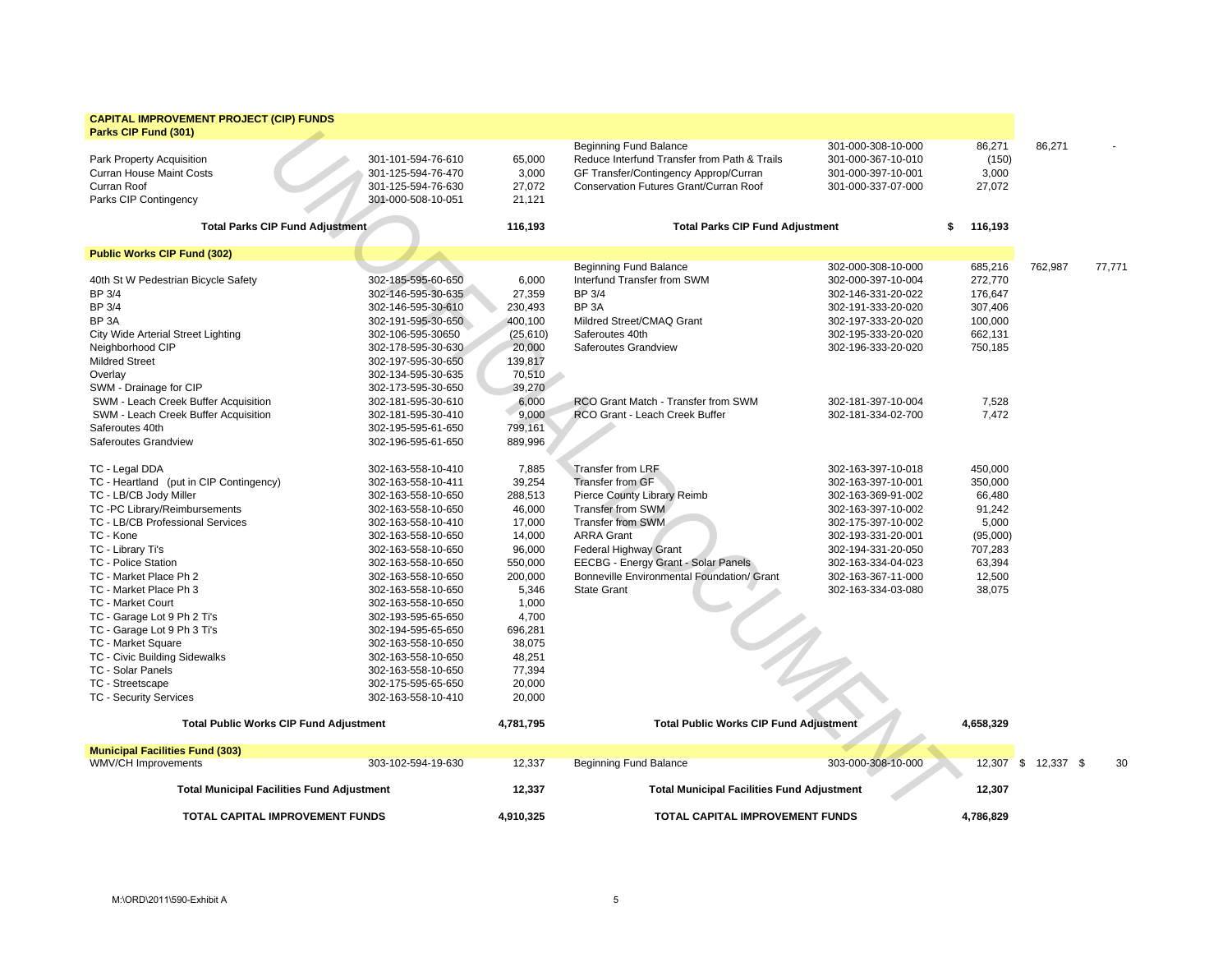| <b>INTERNAL SERVICE FUNDS</b>                       |  |
|-----------------------------------------------------|--|
| <b>Fleet &amp; Equipment Replacement Fund (501)</b> |  |
|                                                     |  |
|                                                     |  |

| Fleet & Equipment Replacement Fund (501)                                     |                                                                |                         |                                                                  |                                          |                    |                              |        |
|------------------------------------------------------------------------------|----------------------------------------------------------------|-------------------------|------------------------------------------------------------------|------------------------------------------|--------------------|------------------------------|--------|
|                                                                              |                                                                |                         | <b>Beginning Fund Balance</b>                                    | 501-000-308-10-000                       | 12,244             | 13,203                       | 959    |
| <b>Total Fleet &amp; Equip Replace Fund Adjustment</b>                       |                                                                |                         | <b>Total Fleet &amp; Equip Replace Fund Adjustment</b>           |                                          | 12,244             |                              |        |
| <b>Information Technology &amp; Services Fund (502)</b>                      |                                                                |                         |                                                                  |                                          |                    |                              |        |
| IT/Capital/UPS Replacement<br>IT/Capital/Switch Replacement<br>IT/Consulting | 502-035-518-88-642<br>502-035-518-88-680<br>502-035-518-88-411 | 3,500<br>4,000<br>5,500 | <b>Beginning Fund Balance</b><br>Interfund Transfer/General Fund | 502-000-308-10-000<br>502-000-397-10-001 | 13,000             | 10,057 \$ 163,477 \$ 153,420 |        |
| <b>Total ITS Fund Adjustment</b>                                             |                                                                | 13,000                  | <b>Total ITS Fund Adjustment</b>                                 |                                          | 23,057             |                              |        |
| <b>Risk Management Fund (506)</b>                                            |                                                                |                         |                                                                  |                                          |                    |                              |        |
| Kobayashi/Fire Damage<br><b>Unemployment Costs</b>                           | 506-032-514-71-620<br>506-032-517-78-294                       | 88,123<br>(20,000)      | <b>Beginning Fund Balance</b><br><b>GF Transfer to Risk</b>      | 506-000-308-10-000<br>506-000-397-10-000 | 69,545<br>(1, 422) | 69,545                       |        |
| <b>Total Risk Mgmt Fund Adjustment</b>                                       |                                                                | 68,123                  | <b>Total Risk Mgmt Fund Adjustment</b>                           |                                          | 68,123             |                              |        |
| <b>TOTAL INTERNAL SERVICE FUNDS</b>                                          |                                                                | 81,123                  | TOTAL INTERNAL SERVICE FUNDS                                     |                                          | 103,424            |                              |        |
| <b>NON-ANNUALLY BUDGETED FUNDS</b>                                           |                                                                |                         |                                                                  |                                          |                    |                              |        |
| Donations Fund (150)                                                         |                                                                |                         | <b>Beginning Fund Balance</b>                                    | 150-000-308-10-000                       | 71,374             | 97,588                       | 26,214 |
| Patron of Beautification                                                     | 150-101-519-90-312                                             | 2,614                   |                                                                  |                                          |                    |                              |        |
| <b>Employee Wellness</b>                                                     | 150-101-519-96-312                                             | 896                     |                                                                  |                                          |                    |                              |        |
| <b>Animal Control</b>                                                        | 150-101-519-99-312                                             | 3,075                   |                                                                  |                                          |                    |                              |        |
| <b>UP Youth Council</b>                                                      | 150-102-576-84-312                                             | 469                     |                                                                  |                                          |                    |                              |        |
| UP Youth Council/Scholarship                                                 | 150-102-576-89-312                                             | 347                     |                                                                  |                                          |                    |                              |        |
| Friends of Adrianna Hess                                                     | 150-102-576-90-312                                             | 51                      |                                                                  |                                          |                    |                              |        |
| <b>UP Businessfest</b>                                                       | 150-104-519-90-312                                             | 1,057                   |                                                                  |                                          |                    |                              |        |
| Friends of Homestead Park                                                    | 150-105-576-81-312                                             | 36,588                  |                                                                  |                                          |                    |                              |        |
| CORE                                                                         | 150-106-576-80-312                                             | 20,229                  |                                                                  |                                          |                    |                              |        |
| <b>UP Festival</b>                                                           | 150-107-576-82-312                                             | 79                      |                                                                  |                                          |                    |                              |        |
| Sr. Scholarship                                                              | 150-109-519-90-490                                             | 4,433                   |                                                                  |                                          |                    |                              |        |
| Sr. Activities                                                               | 150-109-519-91-490                                             | 1,037                   |                                                                  |                                          |                    |                              |        |
| Youth Scholarhip                                                             | 150-109-519-92-490                                             | 399                     |                                                                  |                                          |                    |                              |        |
| <b>Adult Scholarship</b>                                                     | 150-109-519-93-490                                             | 100                     |                                                                  |                                          |                    |                              |        |
| <b>Total Donations Fund Adjustment</b>                                       |                                                                | 71,374                  | Total Donations Fund Adjustment                                  |                                          | 71,374             |                              |        |
| TOTAL NON-ANNUALLY BUDGETED FUNDS                                            |                                                                | 71,374                  | TOTAL NON-ANNUALLY BUDGETED FUNDS                                |                                          | 71,374             |                              |        |
| <b>GRAND TOTAL</b>                                                           |                                                                | 6,738,691               | <b>GRAND TOTAL</b>                                               |                                          | 6,573,231          |                              |        |
|                                                                              |                                                                |                         |                                                                  |                                          |                    |                              |        |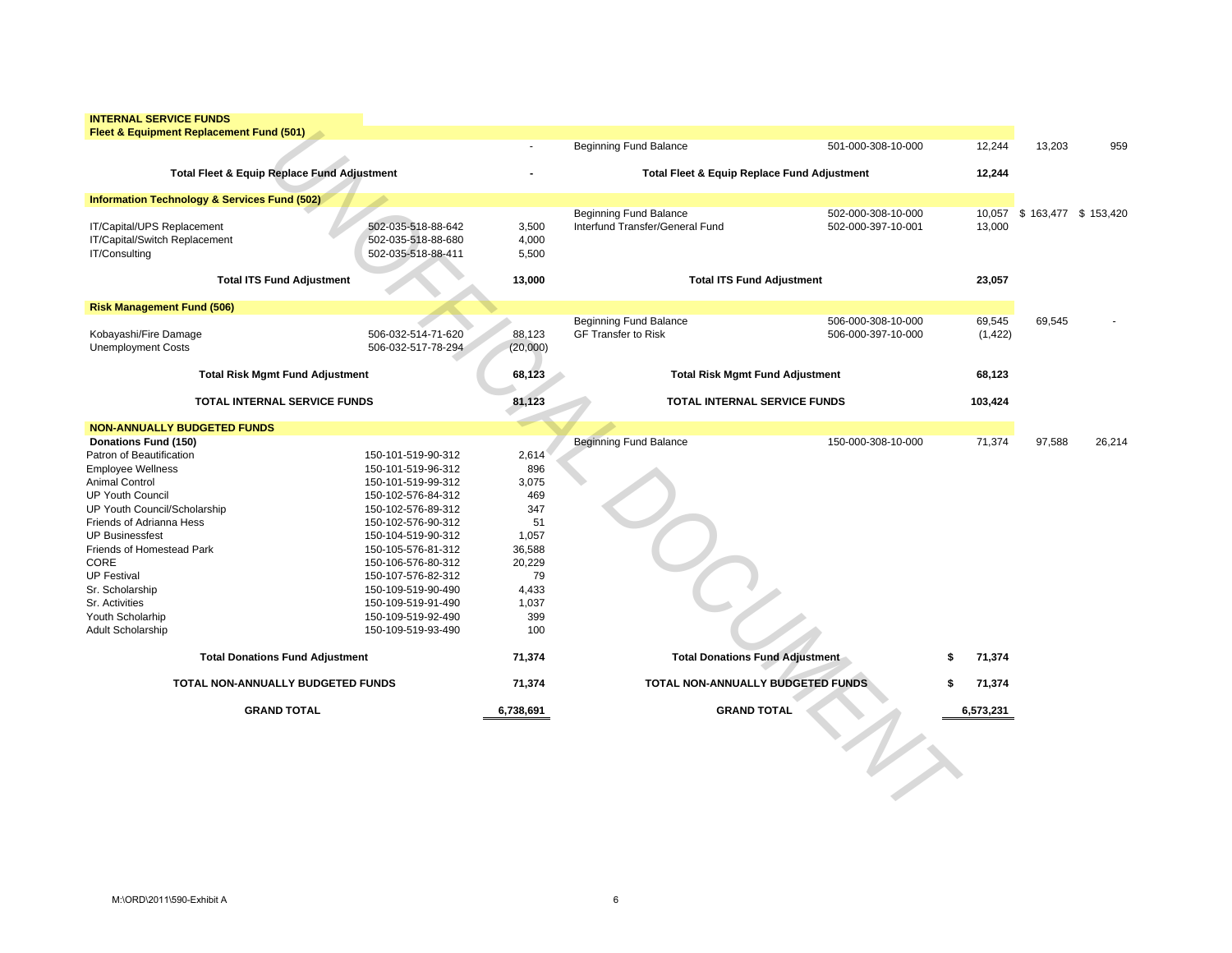| <b>Expenditures &amp; Other Uses - 2012</b>                                                                                                           |                                 |                                | Revenues & Other Sources - 2012                   |                                                            |        |                     |                                |                       |  |
|-------------------------------------------------------------------------------------------------------------------------------------------------------|---------------------------------|--------------------------------|---------------------------------------------------|------------------------------------------------------------|--------|---------------------|--------------------------------|-----------------------|--|
| <b>Description</b>                                                                                                                                    | <b>Account</b><br><b>Number</b> | Amount                         | <b>Description</b>                                | <b>Account</b><br><b>Number</b>                            | Amount |                     | Adjusted<br>Est.<br><b>BFB</b> | Adopted<br><b>BFB</b> |  |
|                                                                                                                                                       |                                 |                                |                                                   |                                                            |        |                     |                                |                       |  |
| <b>OPERATING FUNDS</b><br><b>General Fund (001)</b>                                                                                                   |                                 |                                |                                                   |                                                            |        |                     |                                |                       |  |
|                                                                                                                                                       |                                 |                                | <b>Beginning Fund Balance</b>                     | 001-000-308-10-000                                         |        | (8, 417)            | 408,553                        | 416,970               |  |
| Court/Increase for defendant Transport<br>Police/Reduce LESA amount (per updated contract) 001-091-521-22-518<br><b>Total General Fund Adjustment</b> | 001-036-512-50-512              | 2,500<br>(60,000)<br>(57, 500) |                                                   | <b>Total General Fund Adjustment</b>                       | \$     | (8, 417)            |                                |                       |  |
|                                                                                                                                                       |                                 |                                |                                                   |                                                            |        |                     |                                |                       |  |
| <b>Street Fund (101)</b>                                                                                                                              |                                 |                                | Beginning Fund Balance                            | 101-000-308-10-000                                         |        |                     |                                |                       |  |
|                                                                                                                                                       |                                 |                                |                                                   |                                                            |        |                     |                                |                       |  |
| <b>Total Street Fund Adjustment</b>                                                                                                                   |                                 |                                |                                                   | <b>Total Street Fund Adjustment</b>                        |        |                     |                                |                       |  |
| <b>Arterial Street Fund (102)</b>                                                                                                                     |                                 |                                |                                                   |                                                            |        |                     |                                |                       |  |
|                                                                                                                                                       |                                 |                                | <b>Beginning Fund Balance</b>                     | 102-000-308-10-000                                         |        | (5, 455)            | 21,868                         | 27,323                |  |
| <b>Total Arterial Street Fund Adjustment</b>                                                                                                          |                                 |                                |                                                   | <b>Total Arterial Street Fund Adjustment</b>               | \$     | (5, 455)            |                                |                       |  |
| <b>Real Estate Excise Tax Fund (103)</b>                                                                                                              |                                 |                                |                                                   |                                                            |        |                     |                                |                       |  |
|                                                                                                                                                       |                                 |                                | <b>Beginning Fund Balance</b>                     | 103-000-308-10-000                                         |        | 1,064               | 131,114                        | 130,050               |  |
| <b>Total Real Estate Excise Tax Fund Adjustment</b>                                                                                                   |                                 |                                |                                                   | <b>Total Real Estate Excise Tax Fund Adjustment</b>        | \$     | 1,064               |                                |                       |  |
| Parks and Recreation Fund (104)                                                                                                                       |                                 |                                |                                                   |                                                            |        |                     |                                |                       |  |
|                                                                                                                                                       |                                 |                                | <b>Beginning Fund Balance</b><br><b>Donations</b> | 104-000-308-10-000<br>104-000-367-11-000                   |        | (20, 666)<br>13,100 |                                | 20,666                |  |
| <b>Total Parks and Recreation Fund Adjustment</b>                                                                                                     |                                 |                                |                                                   | <b>Total Parks and Recreation Fund Adjustment</b>          | \$     | (7, 566)            |                                |                       |  |
| <b>Traffic Impact Fees (105)</b>                                                                                                                      |                                 |                                |                                                   |                                                            |        |                     |                                |                       |  |
|                                                                                                                                                       |                                 |                                | <b>Beginning Fund Balance</b>                     | 105-000-308-10-000                                         |        | 16,891              | 342,714                        | 325,823               |  |
| <b>Total TIF Fund Adjustment</b>                                                                                                                      |                                 |                                |                                                   | <b>Total TIF Fund Adjustment</b>                           | \$     | 16,891              |                                |                       |  |
| <b>LRF (108)</b>                                                                                                                                      |                                 |                                |                                                   |                                                            |        |                     |                                |                       |  |
|                                                                                                                                                       |                                 |                                | <b>Beginning Fund Balance</b>                     | 105-000-308-10-000                                         |        |                     | 4,835,000                      | 4,835,000             |  |
| <b>Total LRF Fund Adjustment</b>                                                                                                                      |                                 |                                |                                                   | <b>Total LRF Fund Adjustment</b>                           |        |                     |                                |                       |  |
| <b>Planning and Development Services Fund (107)</b>                                                                                                   |                                 |                                | <b>Beginning Fund Balance</b>                     | 107-000-308-10-000                                         |        | 164,148             | 239,788                        | 75,640                |  |
| <b>Total Planning and Development Services Fund Adjustment</b>                                                                                        |                                 |                                |                                                   | Total Planning and Development Services Fund Adjustment \$ |        | 164,148             |                                |                       |  |
|                                                                                                                                                       |                                 |                                |                                                   |                                                            |        |                     |                                |                       |  |
| Path & Trails Reserve Fund (120)                                                                                                                      |                                 |                                | <b>Beginning Fund Balance</b>                     | 120-000-308-10-000                                         |        | 312                 | 3,549                          | 3,237                 |  |
| <b>Total Path &amp; Trails Reserve Fund Adjustment</b>                                                                                                |                                 |                                |                                                   | <b>Total Path &amp; Trails Reserve Fund Adjustment</b>     | \$     | 312                 |                                |                       |  |